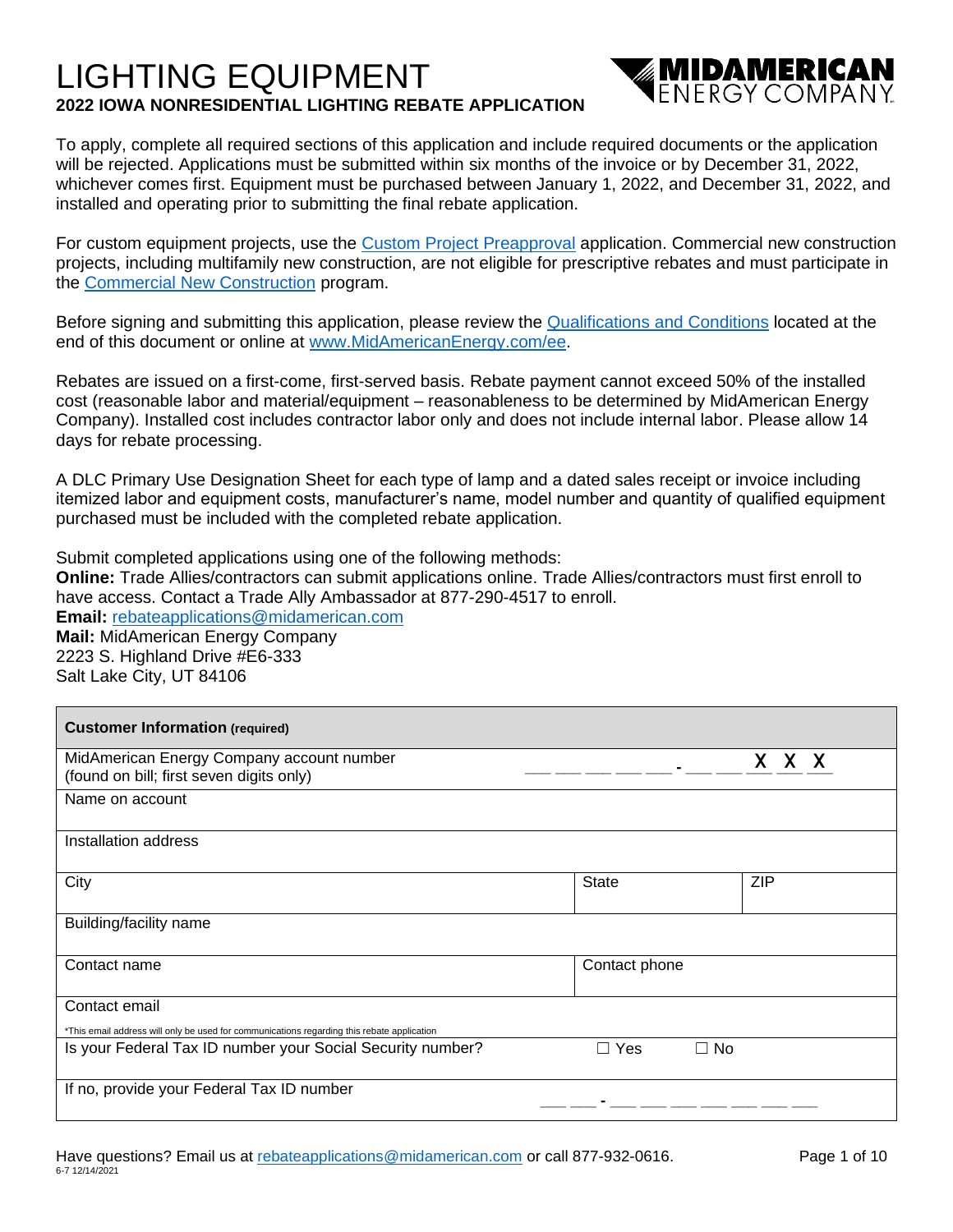## **Equipment is installed in what type of facility (check one)**

|        | <b>Industrial</b>                                               | <b>MEC</b> use<br>only | <b>Commercial (continued)</b> |                                                                               |              |  |  |
|--------|-----------------------------------------------------------------|------------------------|-------------------------------|-------------------------------------------------------------------------------|--------------|--|--|
|        | Apparel manufacturing                                           | <b>IND-IN</b>          |                               | Financial institution - small <30k square feet                                | OS-C         |  |  |
| $\Box$ | Chemical manufacturing                                          | <b>IND-IN</b>          | $\Box$                        | Financial institution - large > 30k square feet                               | OL-C         |  |  |
| $\Box$ | Computer/electronic product marketing                           | <b>IND-IN</b>          | □                             | Grocery store and supermarket                                                 | GR-C         |  |  |
| $\Box$ | Electrical equipment, appliance/component<br>manufacturer       | IND-IN                 | $\Box$<br>Г                   | Healthcare (outpatient)<br>Healthcare (inpatient, including hospital, nursing | $HC-C$       |  |  |
| $\Box$ | Food/beverage/tobacco product manufacturing                     | <b>IND-IN</b>          |                               | home, senior care facility)                                                   | HS-C         |  |  |
| $\Box$ | Furniture and related product manufacturer                      | <b>IND-IN</b>          | $\overline{\phantom{a}}$      | Healthcare - senior housing - individual apartment                            | MF-C         |  |  |
| ⊑      | Leather and allied product manufacturer                         | <b>IND-IN</b>          | Г                             | Health club/exercise facility - small <30k square<br>feet                     | RS-C         |  |  |
|        | Machinery manufacturing                                         | <b>IND-IN</b>          | Г                             | Health club/exercise facility - large >30k square                             |              |  |  |
| $\Box$ | Nonmetallic mineral product manufacturing                       | <b>IND-IN</b>          |                               | feet                                                                          | RL-C         |  |  |
| $\Box$ | Oil and gas extraction; mining                                  | <b>IND-IN</b>          | ∟                             | Library                                                                       | ED-C         |  |  |
| $\Box$ | Paper manufacturing; printing and related<br>support activities | IND-IN                 | $\Box$<br>$\Box$              | Lodging - hotel<br>Lodging - motel                                            | LO-C<br>LO-C |  |  |
| $\Box$ | Personal and laundry services                                   | IND-IN                 | L                             | Mixed use                                                                     | O-C          |  |  |
| $\Box$ | Petroleum and coal products manufacturing                       | <b>IND-IN</b>          | $\Box$                        | Other - commercial                                                            | O-C          |  |  |
| $\Box$ | Plastics and rubber products manufacturing                      | <b>IND-IN</b>          | Г                             | Office - small $\leq$ 4 floors                                                | OS-C         |  |  |
| $\Box$ | Primary metal/fabricated metal product<br>manufacturing         | <b>IND-IN</b>          | $\Box$                        | Office - $large > 4$ floors                                                   | OL-C         |  |  |
| $\Box$ | Textile mill and textile product mill                           | IND-IN                 | Г                             | Office - government - small $\leq 4$ floors                                   | OS-C         |  |  |
| $\Box$ | Transportation equipment manufacturing                          | IND-IN                 | $\Box$                        | Office - government - large > 4 floors                                        | OL-C         |  |  |
| $\Box$ | Utility                                                         | <b>IND-IN</b>          | $\Box$                        | Office - public order and safety - small $\leq 4$ floors                      | OS-C         |  |  |
| $\Box$ | Warehouse and storage                                           | <b>IND-IN</b>          | □                             | Office - public order and safety - large > 4 floors                           | OL-C         |  |  |
| $\Box$ | Warehouse - large refrigerated                                  | <b>IND-IN</b>          | $\Box$                        | Pharmacy and drug store - small <30k square feet                              | RS-C         |  |  |
|        | Wood product manufacturing                                      | <b>IND-IN</b>          | $\mathbf{L}$                  | Pharmacy and drug store - large >30k square feet                              | RL-C         |  |  |
|        | Miscellaneous manufacturing                                     | <b>IND-IN</b>          | Г                             | Public assembly - events/conventions/casinos -<br>small <30k square feet      | RS-C         |  |  |
|        | Other inductrial                                                | $\cap$ -IN             |                               | Public assembly - events/conventions/casinos -                                |              |  |  |

|                                      | MEC use | Religious worship/church                           | RE-C   |
|--------------------------------------|---------|----------------------------------------------------|--------|
| <b>Agriculture</b>                   | only    | Restaurant - fast food                             | RST-C  |
| Corn farming                         | AG-A    | Restaurant - full service                          | RST-C  |
| Dairy cattle and milk production     | AG-A    | Retail - small <30k square feet                    | RS-C   |
| Hog facility                         | AG-A    | Retail - large > 30k square feet                   | RL-C   |
| Soybean farming                      | AG-A    | Retail - department store - small <30k square feet | RS-C   |
| All other animal production          | AG-A    | Retail - department store - large >30k square feet | RL-C   |
| All other miscellaneous crop farming | AG-A    | School - elementary                                | $ED-C$ |

| Commercial                           | <b>MEC</b> use<br>only | School - high school                                    | ED-C |
|--------------------------------------|------------------------|---------------------------------------------------------|------|
| Apartment, halfway house             | MF-C                   | School - college, university and professional<br>school | ED-C |
| Condo                                | MF-C                   | School - lodging (dorm)                                 | LO-C |
| Convenience - store/gasoline station | CV-C                   | Service - small <30k square feet                        | RS-C |
| Dealership - small <30k square feet  | RS-C                   | Service - large > 30k square feet                       | RL-C |
| Dealership - large > 30k square feet | RL-C                   | Truck stop                                              | CV-C |

| <b>MEC</b> use<br>Industrial<br>only |                                                                                      |                |        | <b>Commercial (continued)</b>                                                     | <b>MEC</b> use<br>only |
|--------------------------------------|--------------------------------------------------------------------------------------|----------------|--------|-----------------------------------------------------------------------------------|------------------------|
|                                      | Apparel manufacturing                                                                | <b>IND-IN</b>  |        | Financial institution - small <30k square feet                                    | OS-C                   |
| $\Box$                               | Chemical manufacturing                                                               | <b>IND-IN</b>  |        | Financial institution - large > 30k square feet                                   | OL-C                   |
| $\Box$                               | Computer/electronic product marketing                                                | IND-IN         |        | Grocery store and supermarket                                                     | GR-C                   |
| $\Box$                               | Electrical equipment, appliance/component<br>manufacturer                            | IND-IN         | L      | Healthcare (outpatient)                                                           | $HC-C$                 |
| $\Box$                               | Food/beverage/tobacco product manufacturing                                          | IND-IN         |        | Healthcare (inpatient, including hospital, nursing<br>home, senior care facility) | HS-C                   |
| $\Box$                               | Furniture and related product manufacturer                                           | <b>IND-IN</b>  |        | Healthcare - senior housing - individual apartment                                | MF-C                   |
| $\overline{\square}$                 | Leather and allied product manufacturer                                              | <b>IND-IN</b>  |        | Health club/exercise facility - small <30k square                                 |                        |
| $\Box$                               | Machinery manufacturing                                                              | <b>IND-IN</b>  |        | feet<br>Health club/exercise facility - large >30k square                         | RS-C                   |
| $\Box$                               | Nonmetallic mineral product manufacturing                                            | IND-IN         |        | feet                                                                              | RL-C                   |
| $\Box$                               | Oil and gas extraction; mining                                                       | IND-IN         | $\Box$ | Library                                                                           | ED-C                   |
| $\Box$                               | Paper manufacturing; printing and related                                            |                |        | Lodging - hotel                                                                   | LO-C                   |
|                                      | support activities                                                                   | IND-IN         | $\Box$ | Lodging - motel                                                                   | LO-C                   |
| $\Box$                               | Personal and laundry services                                                        | IND-IN         |        | Mixed use                                                                         | $O-C$                  |
| $\overline{\Box}$                    | Petroleum and coal products manufacturing                                            | IND-IN         |        | Other - commercial                                                                | $O-C$                  |
| $\Box$<br>$\overline{\Box}$          | Plastics and rubber products manufacturing<br>Primary metal/fabricated metal product | IND-IN         |        | Office - small $\leq 4$ floors                                                    | OS-C                   |
|                                      | manufacturing                                                                        | IND-IN         |        | Office - large > 4 floors                                                         | $OL-C$                 |
| $\Box$                               | Textile mill and textile product mill                                                | IND-IN         | ⊔      | Office - government - small ≤ 4 floors                                            | OS-C                   |
| $\Box$                               | Transportation equipment manufacturing                                               | <b>IND-IN</b>  |        | Office - government - large > 4 floors                                            | OL-C                   |
| $\Box$                               | Utility                                                                              | IND-IN         |        | Office - public order and safety - small ≤ 4 floors                               | OS-C                   |
| $\Box$                               | Warehouse and storage                                                                | <b>IND-IN</b>  |        | Office - public order and safety - large > 4 floors                               | OL-C                   |
| $\Box$                               | Warehouse - large refrigerated                                                       | IND-IN         |        | Pharmacy and drug store - small <30k square feet                                  | RS-C                   |
| $\Box$                               | Wood product manufacturing                                                           | <b>IND-IN</b>  |        | Pharmacy and drug store - large >30k square feet                                  | RL-C                   |
| $\Box$                               | Miscellaneous manufacturing                                                          | IND-IN         |        | Public assembly - events/conventions/casinos -<br>small <30k square feet          | RS-C                   |
|                                      | Other industrial                                                                     | O-IN           |        | Public assembly - events/conventions/casinos -                                    |                        |
|                                      |                                                                                      |                |        | large > 30k square feet                                                           | RL-C                   |
|                                      | <b>Agriculture</b>                                                                   | <b>MEC</b> use | $\Box$ | Religious worship/church                                                          | RE-C                   |
| $\Box$                               | Corn farming                                                                         | only<br>AG-A   | ப      | Restaurant - fast food<br>Restaurant - full service                               | RST-C<br>RST-C         |
| $\Box$                               | Dairy cattle and milk production                                                     | AG-A           |        | Retail - small <30k square feet                                                   | RS-C                   |
| $\Box$                               | Hog facility                                                                         | AG-A           |        | Retail - large > 30k square feet                                                  | RL-C                   |
| $\Box$                               | Soybean farming                                                                      | AG-A           |        | Retail - department store - small <30k square feet                                | RS-C                   |
| $\Box$                               | All other animal production                                                          | AG-A           |        | Retail - department store - large >30k square feet                                | $RL-C$                 |
| $\Box$                               | All other miscellaneous crop farming                                                 | AG-A           |        | School - elementary                                                               | ED-C                   |
|                                      |                                                                                      |                |        | School - junior high                                                              | ED-C                   |
|                                      | Commercial                                                                           | <b>MEC</b> use |        | School - high school                                                              | ED-C                   |
| $\Box$                               | Apartment, halfway house                                                             | only<br>MF-C   |        | School - college, university and professional<br>school                           | ED-C                   |
| $\Box$                               | Condo                                                                                | $MF-C$         |        | School - lodging (dorm)                                                           | LO-C                   |
| $\Box$                               | Convenience - store/gasoline station                                                 | $CV-C$         |        | Service - small <30k square feet                                                  | RS-C                   |
| $\Box$                               | Dealership - small <30k square feet                                                  | $RS-C$         | $\Box$ | Service - large > 30k square feet                                                 | RL-C                   |
| $\Box$                               | Dealership - large > 30k square feet                                                 | RL-C           |        | Truck stop                                                                        | CV-C                   |
|                                      |                                                                                      |                |        | Warehouse and storage                                                             | WH-C                   |
|                                      |                                                                                      |                |        | Warehouse - large refrigerated                                                    | WH-C                   |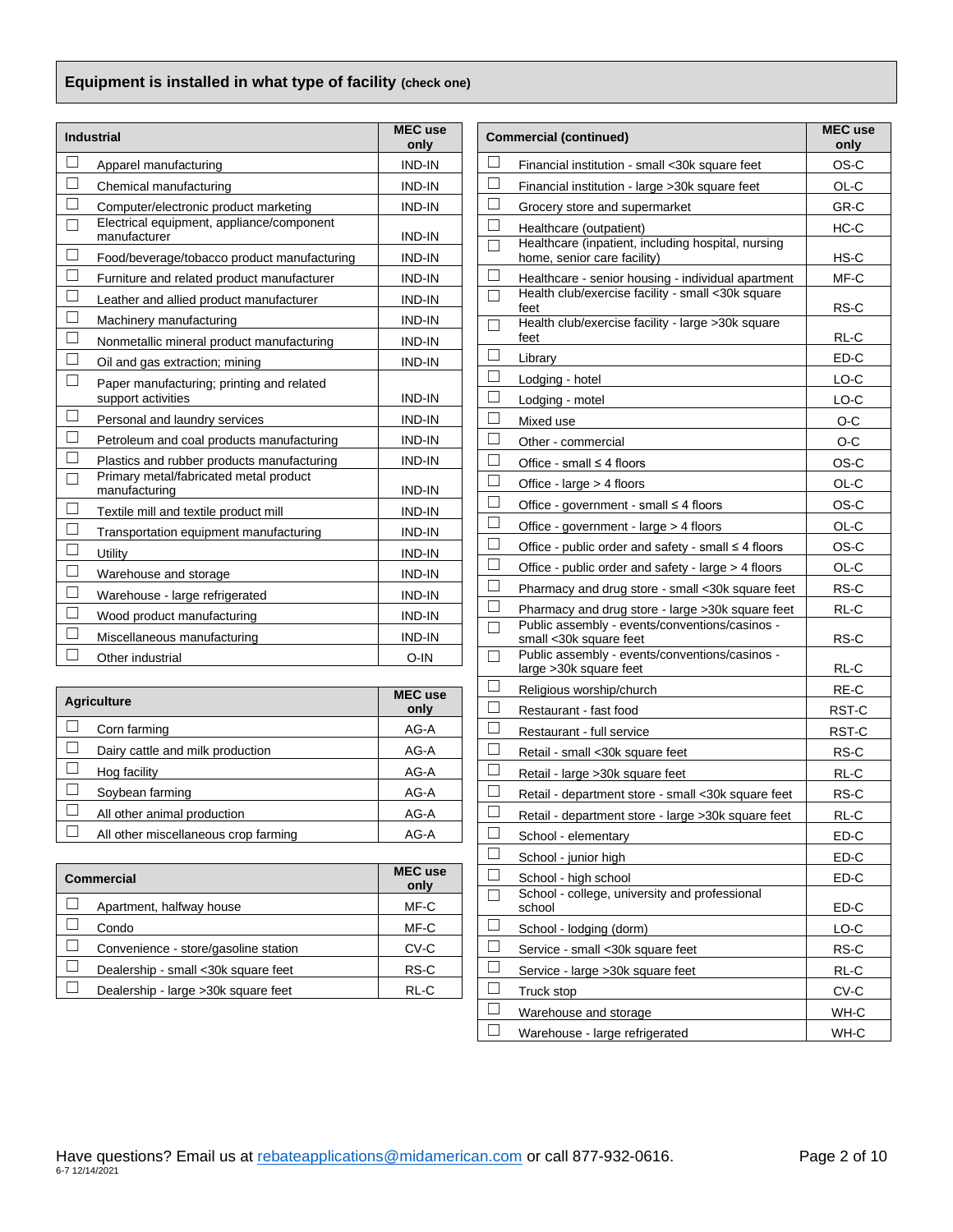| <b>Building Information (required)</b>                                        |                                                     |  |  |  |  |  |  |
|-------------------------------------------------------------------------------|-----------------------------------------------------|--|--|--|--|--|--|
| The new equipment is for:                                                     |                                                     |  |  |  |  |  |  |
| $\Box$ Replacement of existing equipment<br>New installation<br>$\perp$       | $\Box$ New construction                             |  |  |  |  |  |  |
| Is the space where the equipment will be installed:                           |                                                     |  |  |  |  |  |  |
| Both heated and cooled<br>$\Box$ Heated only                                  | $\Box$ Not heated or cooled<br>Cooled only          |  |  |  |  |  |  |
| Was the equipment self-installed?<br>Building size (sq. ft)                   |                                                     |  |  |  |  |  |  |
| $\Box$ Yes<br>□ No                                                            |                                                     |  |  |  |  |  |  |
| Year building was constructed                                                 | Do you:                                             |  |  |  |  |  |  |
|                                                                               | $\Box$ Rent the building<br>$\Box$ Own the building |  |  |  |  |  |  |
| What fuel type is used to heat the building?                                  |                                                     |  |  |  |  |  |  |
| Natural gas furnace<br>$\Box$ Electric resistance (baseboard or furnace)<br>ப | $\Box$ Electric ground-source heat pump             |  |  |  |  |  |  |
| Natural gas boiler<br>$\Box$ Electric air-source heat pump<br>⊔               | $\Box$ Other                                        |  |  |  |  |  |  |

### **Specific Terms and Conditions**

- One-for-one replacement only lighting redesigns where the quantity of lamps or fixtures is changed may be eligible for a rebate through the [Nonresidential Energy Solutions](https://www.midamericanenergy.com/nonresidentialenergysolutions) program
- Wattage and lumen output is based on DesignLights Consortium™ (DLC) listing lighting options must meet standards listed in the most current version of the DLC Technical Requirements Table and be listed on the most current DLC Qualified Products List (QPL) to be eligible for incentives; application must include the DLC listing from the QPL when "DLC QPL required" is referenced on the application; lighting options delisted from the DLC QPL are not eligible for incentives
- New construction projects that do not qualify for the Commercial New Construction program may be eligible for prescriptive rebates
- A minimum of 1,000 annual operating hours required

**Equipment Information -** Complete all fields for each piece of equipment purchased and installed

### **LED Hanging/Suspended Linear Fixtures with Indirect Components (DLC QPL Required)**

Linear ambient (or wrap and strip) fixtures are not eligible in this category. With preapproval before purchase or installation, they may qualify through the Nonresidential Energy Solutions program.

#### **Eligible DLC primary use designation:**

▪ Linear ambient luminaires with indirect component

Rebate = \$30/fixture

| Date Installed: |                | Invoice Date:                                                        |  | Annual operating hours of equipment: |                    |                   |                          |
|-----------------|----------------|----------------------------------------------------------------------|--|--------------------------------------|--------------------|-------------------|--------------------------|
| Lumen range     | DLC product ID | Model number of<br>Manufacturer of new<br>equipment<br>new equipment |  | Watts<br>replaced                    | <b>Total units</b> | Equipment<br>cost | Contractor<br>labor cost |
| 3,000-15,000    |                |                                                                      |  |                                      |                    |                   |                          |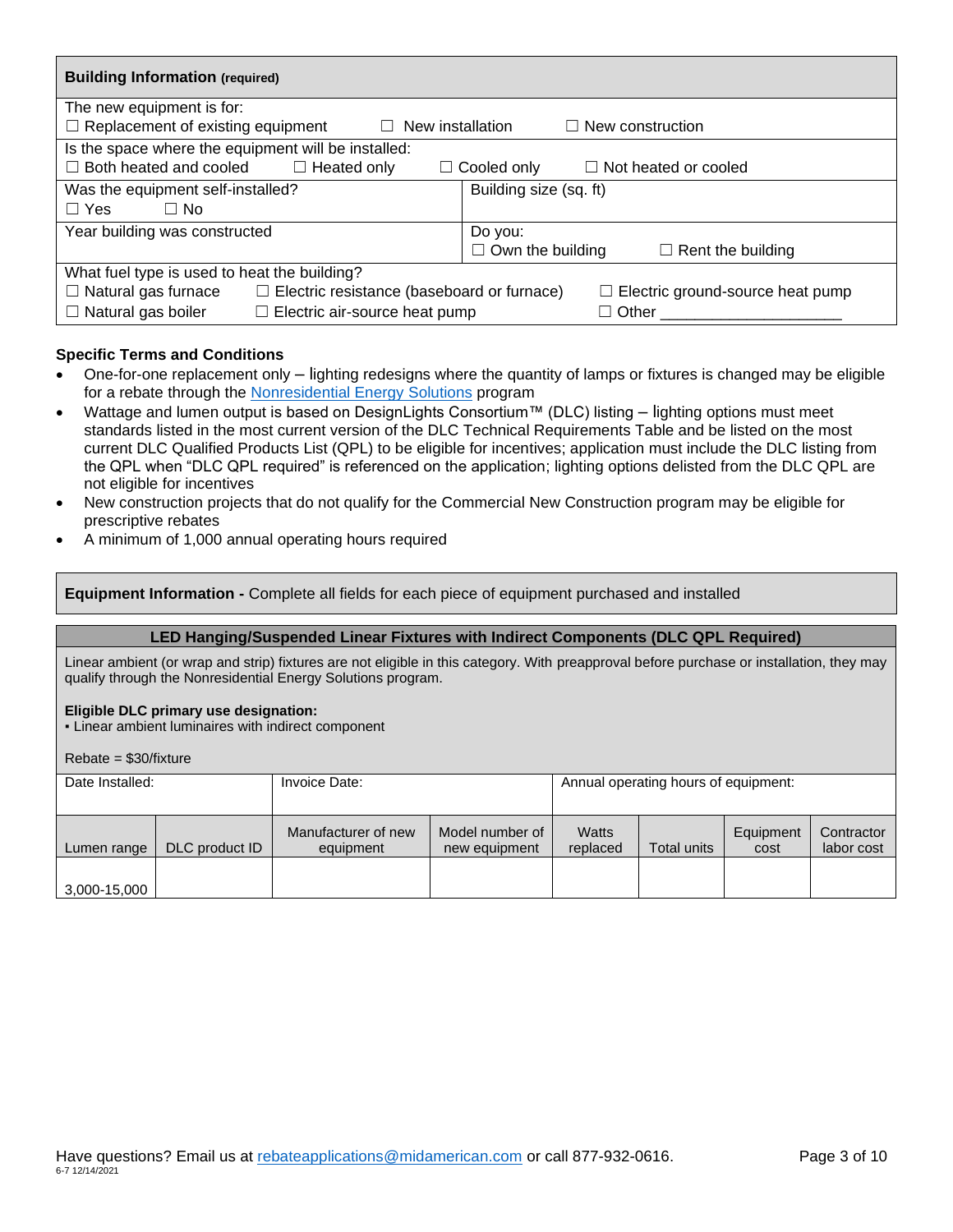## **LED Troffer Fixtures and Retrofit Kits (DLC QPL Required)**

Rebates are based on a one-for-one replacement of existing linear fluorescent troffer systems. The program accepts LED troffer fixtures and retrofit kits. Linear ambient (or strip and wrap) fixtures are not eligible in this category. With preapproval before purchase or installation, they may qualify through the Nonresidential Energy Solutions program.

#### **Eligible DLC primary use designations:**

▪ 1' x 4', 2' x 2', and 2' x 4' luminaires for ambient lighting of interior commercial spaces

- Linear retrofit kits for 1' x 4', 2' x 2', and 2' x 4' luminaires
- Integrated retrofit kits for 1' x 4', 2' x 2', and 2' x 4' luminaires

LED Troffer Fixture: Replace fluorescent T8 and T12 existing fixtures; Troffers must replace like-sized fixtures; for example, a 1' x 4' must replace a 1' x 4'

#### Rebate = \$30/fixture

 $1' \times 4'$  1.500-6,000

| Date Installed: |                                                                       |                   | Invoice Date:                    | Annual operating hours of equipment: |                          |                |                                      |                          |
|-----------------|-----------------------------------------------------------------------|-------------------|----------------------------------|--------------------------------------|--------------------------|----------------|--------------------------------------|--------------------------|
| <b>Size</b>     | Lumen<br>range                                                        | DLC product<br>ID | Manufacturer of new<br>equipment | Model number of<br>new equipment     | <b>Watts</b><br>replaced | Total<br>units | Equipment<br>cost                    | Contractor<br>labor cost |
| $2' \times 4'$  | 3,000-7,500                                                           |                   |                                  |                                      |                          |                |                                      |                          |
| $2' \times 2'$  | 2,000-5,000                                                           |                   |                                  |                                      |                          |                |                                      |                          |
| $1' \times 4'$  | 1,500-6,000                                                           |                   |                                  |                                      |                          |                |                                      |                          |
|                 | LED Retrofit Kit for Troffer Fixtures: Replace fluorescent T8 and T12 |                   |                                  |                                      |                          |                |                                      |                          |
|                 | $Rebate = $15/fixture$                                                |                   |                                  |                                      |                          |                |                                      |                          |
|                 | Date Installed:                                                       |                   | Invoice Date:                    |                                      |                          |                | Annual operating hours of equipment: |                          |
| <b>Size</b>     | Lumen<br>range                                                        | DLC product<br>ID | Manufacturer of new<br>equipment | Model number of<br>new equipment     | <b>Watts</b><br>replaced | Total<br>units | Equipment<br>cost                    | Contractor<br>labor cost |
| $2' \times 4'$  | 3,000-7,500                                                           |                   |                                  |                                      |                          |                |                                      |                          |
| $2' \times 2'$  | 2,000-5,000                                                           |                   |                                  |                                      |                          |                |                                      |                          |
|                 |                                                                       |                   |                                  |                                      |                          |                |                                      |                          |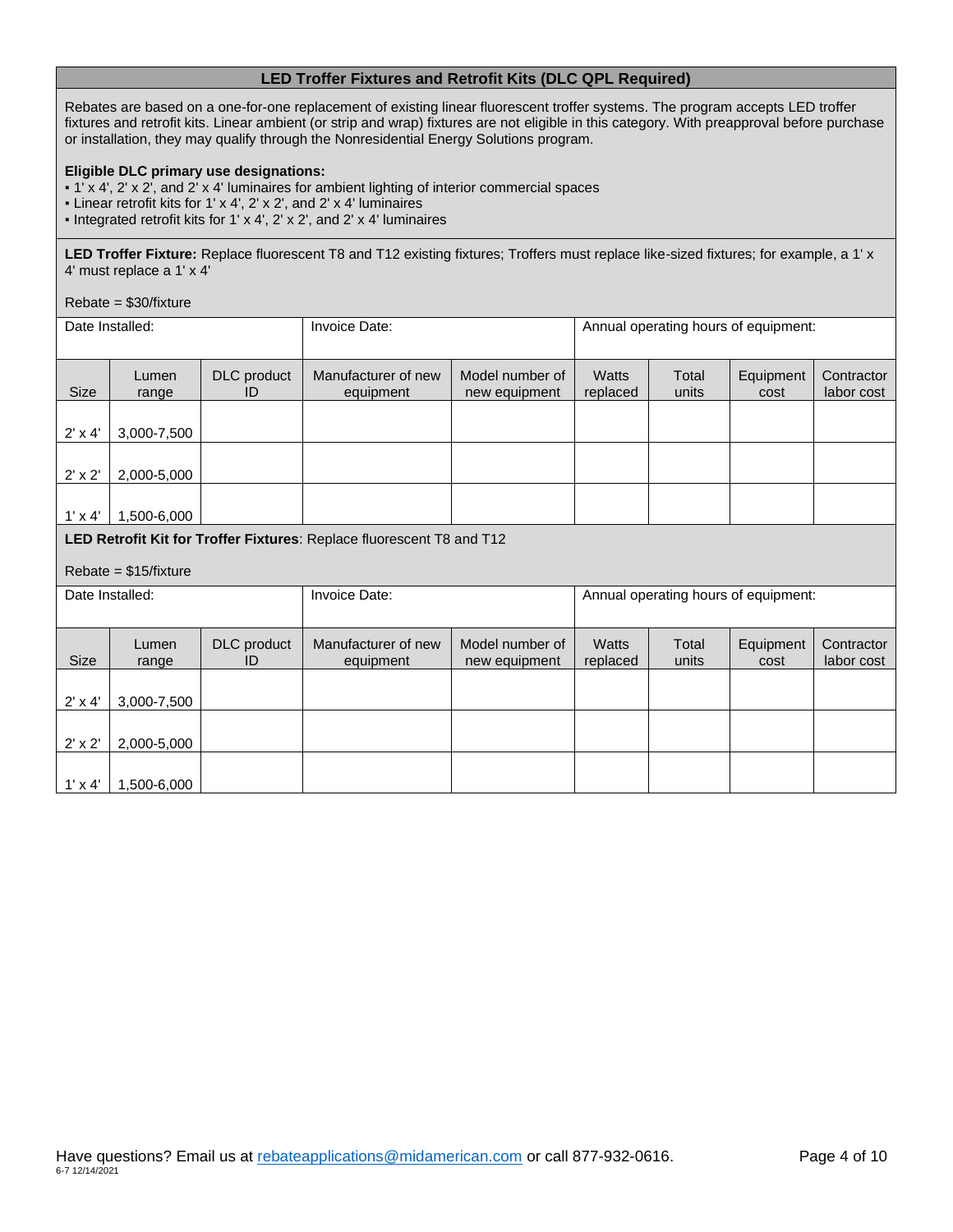## **LED High- and Low-Bay Fixtures and Retrofit Kits (DLC QPL Required)**

Rebates are based on a one-for-one replacement of HID equipment. Rebates are available for new LED high- and low-bay lighting. Linear ambient (or wrap and strip) fixtures are not eligible in this category. With preapproval before purchase or installation, they may qualify through the Nonresidential Energy Solutions program. High-bay must be installed 15' or higher.

This program adopts the DLC definition for high- and low-bay fixtures such as, pendants and recessed or surface-mounted fixtures specific for indoor ceiling spaces. This program adopts the DLC definition for high- and low-bay retrofit kits such as, integrated-style kits that replace all reflectors and optical systems of existing luminaires. Screw-in lamps intended as HID replacements are not included.

#### **Eligible DLC primary use designations:**

- Low-bay luminaires for commercial and industrial buildings
- High-bay luminaires for commercial and industrial buildings
- High-bay aisle luminaires
- Retrofit kits for low-bay luminaires for commercial and industrial buildings
- Retrofit kits for high-bay luminaires for commercial and industrial buildings

**LED Low- or High-Bay Fixtures**: HID system replacement

| Date Installed:                                                         |                                               | Invoice Date:            |                                                                | Annual operating hours of equipment: |                          |                |                                      |                          |
|-------------------------------------------------------------------------|-----------------------------------------------|--------------------------|----------------------------------------------------------------|--------------------------------------|--------------------------|----------------|--------------------------------------|--------------------------|
|                                                                         |                                               | <b>DLC</b>               | Manufacturer of                                                | Model number of                      | <b>Watts</b>             | Total          | Equipment                            | Contractor               |
| Rebate                                                                  | Lumen range                                   | product ID               | new equipment                                                  | new equipment                        | replaced                 | units          | cost                                 | labor cost               |
| \$135/fixture                                                           | ≤ 10.000                                      |                          |                                                                |                                      |                          |                |                                      |                          |
|                                                                         | LED High-Bay Fixtures: HID system replacement |                          |                                                                |                                      |                          |                |                                      |                          |
| Date Installed:                                                         |                                               |                          | <b>Invoice Date:</b>                                           |                                      |                          |                | Annual operating hours of equipment: |                          |
| Rebate                                                                  | Lumen range                                   | <b>DLC</b><br>product ID | Manufacturer of<br>new equipment                               | Model number of<br>new equipment     | <b>Watts</b><br>replaced | Total<br>units | Equipment<br>cost                    | Contractor<br>labor cost |
| \$135/fixture                                                           | 10,001-15,000                                 |                          |                                                                |                                      |                          |                |                                      |                          |
| \$150/fixture                                                           | 15,001-20,000                                 |                          |                                                                |                                      |                          |                |                                      |                          |
| \$200/fixture                                                           | 20,001-30,000                                 |                          |                                                                |                                      |                          |                |                                      |                          |
| \$325/fixture                                                           | > 30,000                                      |                          |                                                                |                                      |                          |                |                                      |                          |
| LED Retrofit Kit for Low- and High-Bay Fixtures: HID system replacement |                                               |                          |                                                                |                                      |                          |                |                                      |                          |
|                                                                         |                                               |                          |                                                                |                                      |                          |                |                                      |                          |
| Date Installed:                                                         |                                               |                          | Invoice Date:                                                  |                                      |                          |                | Annual operating hours of equipment: |                          |
| Rebate                                                                  | Lumen range                                   | <b>DLC</b><br>product ID | Manufacturer of<br>new equipment                               | Model number of<br>new equipment     | <b>Watts</b><br>replaced | Total<br>units | Equipment<br>cost                    | Contractor<br>labor cost |
| \$40/fixture                                                            | ≤ 10,000                                      |                          |                                                                |                                      |                          |                |                                      |                          |
|                                                                         |                                               |                          | LED Retrofit Kit for High-Bay Fixtures: HID system replacement |                                      |                          |                |                                      |                          |
| Date Installed:                                                         |                                               |                          | Invoice Date:                                                  |                                      |                          |                | Annual operating hours of equipment: |                          |
| Rebate                                                                  | Lumen range                                   | <b>DLC</b><br>product ID | Manufacturer of<br>new equipment                               | Model number of<br>new equipment     | <b>Watts</b><br>replaced | Total<br>units | Equipment<br>cost                    | Contractor<br>labor cost |
| \$40/fixture                                                            | 10,001-15,000                                 |                          |                                                                |                                      |                          |                |                                      |                          |
| \$50/fixture                                                            | 15,001-20,000                                 |                          |                                                                |                                      |                          |                |                                      |                          |
| \$80/fixture                                                            | 20,001-30,000                                 |                          |                                                                |                                      |                          |                |                                      |                          |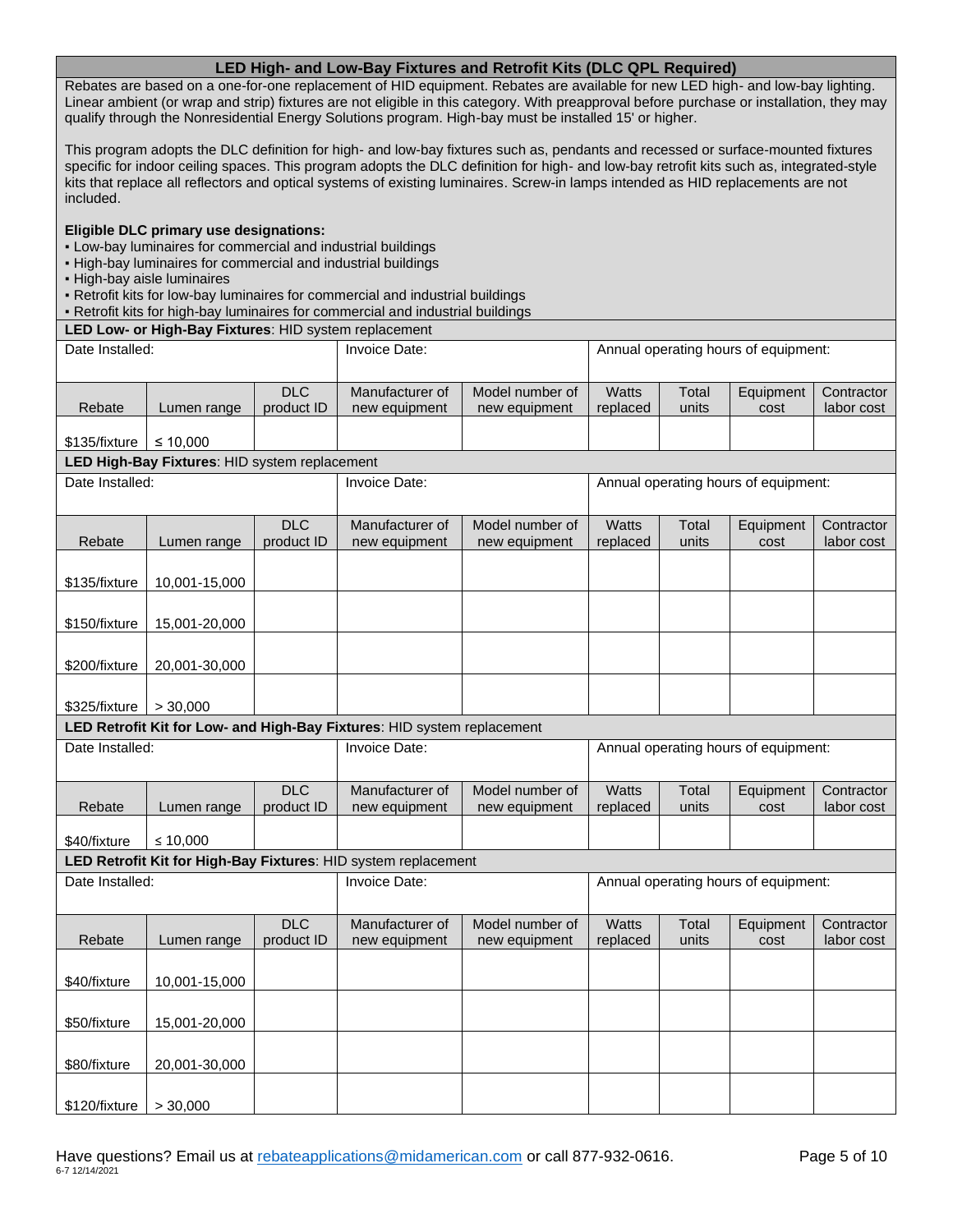## **LED Linear Replacement Lamps (DLC QPL Required)**

Rebates are based on one-for-one replacement of fluorescent lamps with LED linear replacement lamps listed on the DLC QPL. Two 4' LED lamps cannot replace one 8' lamp.

This program adopts the DLC definitions:

- Replacement lamps (UL Type A) Products in this category employ lamp holders to connect to the fixture being retrofitted and are designed to be "plug and play" replacements for fluorescent lamps. That is, products in this category can operate off an existing fluorescent ballast and do not require mechanical or electrical changes to the fixture. Note that due to testing considerations, at this time only products that can operate off electronic instant start ballasts are eligible. Replacement lamps designed to operate off existing magnetic ballasts, or other types of electronic ballasts, are not eligible.
- Dual mode interval driver lamps (UL Type A/B) Products in this category are allowed if installed as "plug and play", operating off existing fluorescent ballast.
- Internal driver/line voltage (UL Type B) lamps and external driver (UL Type C) lamps Products in this category must utilize existing pin sockets.

#### **Eligible DLC primary use designations:**

- Replacement lamps ("Plug and Play") (UL Type A)
- Internal driver/line voltage lamps (UL Type B)
- Two-lamp external driver lamps (UL Type C)
- Three-lamp external driver lamps (UL Type C)
- Four-lamp external driver lamps (UL Type C)
- Dual mode internal driver lamps (UL Type A or B)

**LED Linear Lamp Type A, 4'**: 4' T12, T8, and T5 fluorescent replacement lamps

| $Rebate = $3/lamp$       |                                                                                                     |                                  |                   |                                      |                                      |                          |  |
|--------------------------|-----------------------------------------------------------------------------------------------------|----------------------------------|-------------------|--------------------------------------|--------------------------------------|--------------------------|--|
| Date Installed:          |                                                                                                     | Invoice Date:                    |                   | Annual operating hours of equipment: |                                      |                          |  |
|                          |                                                                                                     |                                  |                   |                                      |                                      |                          |  |
| DLC product<br>ID        | Manufacturer of new<br>equipment                                                                    | Model number of new<br>equipment | Watts<br>replaced | <b>Total units</b>                   | Equipment<br>cost                    | Contractor<br>labor cost |  |
|                          |                                                                                                     |                                  |                   |                                      |                                      |                          |  |
|                          | LED Linear Lamp Type B and Dual Mode Type A/B, 4': 4' T12, T8, and T5 fluorescent replacement lamps |                                  |                   |                                      |                                      |                          |  |
| $Rebate = $3/$ lamp      |                                                                                                     |                                  |                   |                                      |                                      |                          |  |
| Date Installed:          |                                                                                                     | Invoice Date:                    |                   | Annual operating hours of equipment: |                                      |                          |  |
|                          |                                                                                                     |                                  |                   |                                      |                                      |                          |  |
| DLC product<br>ID        | Manufacturer of new<br>equipment                                                                    | Model number of new<br>equipment | Watts<br>replaced | <b>Total units</b>                   | Equipment<br>cost                    | Contractor<br>labor cost |  |
|                          |                                                                                                     |                                  |                   |                                      |                                      |                          |  |
|                          |                                                                                                     |                                  |                   |                                      |                                      |                          |  |
|                          | <b>LED Linear Lamp Type C, 4': 4' T12, T8, and T5 fluorescent replacement lamps</b>                 |                                  |                   |                                      |                                      |                          |  |
| $Rebate = $3/$ lamp      |                                                                                                     |                                  |                   |                                      |                                      |                          |  |
| Date Installed:          |                                                                                                     | Invoice Date:                    |                   |                                      | Annual operating hours of equipment: |                          |  |
|                          |                                                                                                     |                                  |                   |                                      |                                      |                          |  |
| <b>DLC</b> product<br>ID | Manufacturer of new<br>equipment                                                                    | Model number of new<br>equipment | Watts<br>replaced | <b>Total units</b>                   | Equipment<br>cost                    | Contractor<br>labor cost |  |
|                          |                                                                                                     |                                  |                   |                                      |                                      |                          |  |
|                          |                                                                                                     |                                  |                   |                                      |                                      |                          |  |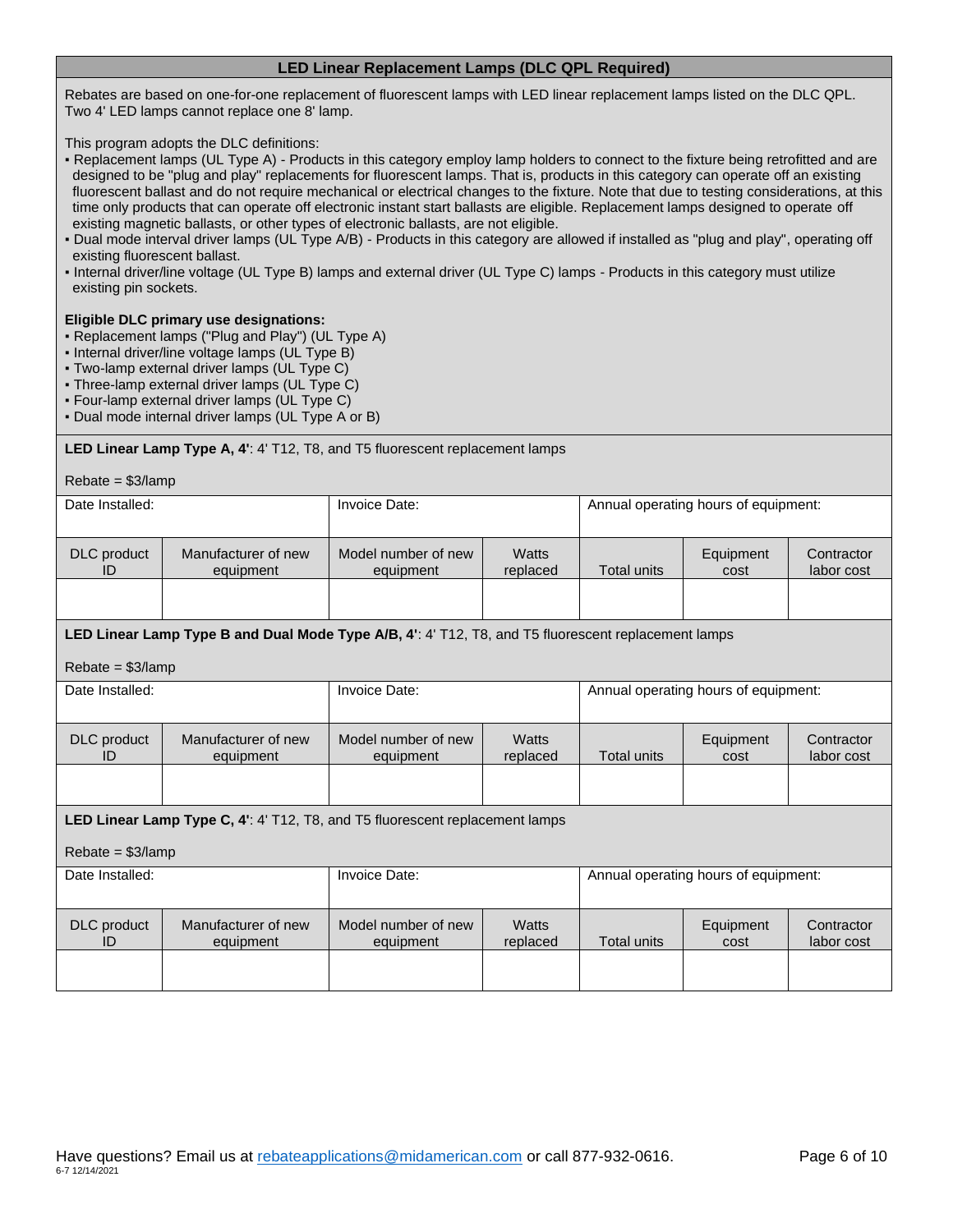## **LED Exterior Fixtures (DLC QPL Required)**

Rebates are based on a one-for-one replacement of exterior HID fixtures and wall packs with LED fixtures rated for exterior use.

#### **Eligible DLC primary use designation:**

- Outdoor full cut-off wall-mounted area luminaires
- Outdoor noncut-off and semi cut-off wall-mounted area luminaires
- Architectural flood and spot luminaires
- Bollards
- Landscape/accent flood and spot luminaires
- Outdoor pole/arm-mounted area and roadway luminaires
- Outdoor pole/arm-mounted decorative luminaires
- Stairwell and passageway luminaires

#### **LED Outdoor Area Lighting**: HID system replacement

| Date Installed:       |                                                             | Invoice Date:            |                                                                                                  |                                                                                                                                                                                                                                                                    | Annual operating hours of equipment: |                |                                      |                          |
|-----------------------|-------------------------------------------------------------|--------------------------|--------------------------------------------------------------------------------------------------|--------------------------------------------------------------------------------------------------------------------------------------------------------------------------------------------------------------------------------------------------------------------|--------------------------------------|----------------|--------------------------------------|--------------------------|
| Rebate                | Lumen range                                                 | <b>DLC</b><br>product ID | Manufacturer of<br>new equipment                                                                 | Model number of<br>new equipment                                                                                                                                                                                                                                   | <b>Watts</b><br>replaced             | Total<br>units | Equipment<br>cost                    | Contractor<br>labor cost |
| \$50/fixture          | ≤ 10,000                                                    |                          |                                                                                                  |                                                                                                                                                                                                                                                                    |                                      |                |                                      |                          |
| \$75/fixture          | 10,001-30,000                                               |                          |                                                                                                  |                                                                                                                                                                                                                                                                    |                                      |                |                                      |                          |
| \$150/fixture         | > 30,000                                                    |                          |                                                                                                  |                                                                                                                                                                                                                                                                    |                                      |                |                                      |                          |
|                       | must be hardwired and rated for exterior use.               |                          |                                                                                                  | Building Exterior: HID system replacement. Replacement LED wall pack fixtures must be used for building exteriors. Equipment                                                                                                                                       |                                      |                |                                      |                          |
| Date Installed:       |                                                             |                          | Invoice Date:                                                                                    |                                                                                                                                                                                                                                                                    |                                      |                | Annual operating hours of equipment: |                          |
| Rebate                | Lumen range                                                 | <b>DLC</b><br>product ID | Manufacturer of<br>new equipment                                                                 | Model number of<br>new equipment                                                                                                                                                                                                                                   | Watts<br>replaced                    | Total<br>units | Equipment<br>cost                    | Contractor<br>labor cost |
| \$50/fixture          | ≤ 10,000                                                    |                          |                                                                                                  |                                                                                                                                                                                                                                                                    |                                      |                |                                      |                          |
| \$75/fixture          | 10,001-15,000                                               |                          |                                                                                                  |                                                                                                                                                                                                                                                                    |                                      |                |                                      |                          |
| \$100/fixture         | > 15,000                                                    |                          |                                                                                                  |                                                                                                                                                                                                                                                                    |                                      |                |                                      |                          |
|                       |                                                             |                          | garage fixture rebates). Equipment must be hardwired and rated for exterior use.                 | Parking Garage: HID system replacement. Replacement LED wall pack fixtures must be used inside parking garages and must be<br>attached to a wall (parking garage ceiling fixtures are not eligible for this rebate but may qualify for ceiling-mounted LED parking |                                      |                |                                      |                          |
| Date Installed:       |                                                             |                          | Invoice Date:                                                                                    |                                                                                                                                                                                                                                                                    |                                      |                | Annual operating hours of equipment: |                          |
| □ Cooled only         | □ Heated only                                               |                          | Is the parking garage where equipment will be installed conditioned?<br>□ Both heated and cooled |                                                                                                                                                                                                                                                                    | $\Box$ Not heated or cooled          |                |                                      |                          |
| □ Natural gas furnace | If the parking garage is heated, what type of fuel is used? | □ Natural gas boiler     | □ Electric resistance                                                                            | $\Box$ Electric heat pump                                                                                                                                                                                                                                          |                                      | □ Propane      | □ Other _                            |                          |
| Rebate                | Lumen range                                                 | <b>DLC</b><br>product ID | Manufacturer of<br>new equipment                                                                 | Model number of<br>new equipment                                                                                                                                                                                                                                   | <b>Watts</b><br>replaced             | Total<br>units | Equipment<br>cost                    | Contractor<br>labor cost |
| \$50/fixture          | ≤ 10,000                                                    |                          |                                                                                                  |                                                                                                                                                                                                                                                                    |                                      |                |                                      |                          |
| \$75/fixture          | 10,001-15,000                                               |                          |                                                                                                  |                                                                                                                                                                                                                                                                    |                                      |                |                                      |                          |
| \$100/fixture         | > 15,000                                                    |                          |                                                                                                  |                                                                                                                                                                                                                                                                    |                                      |                |                                      |                          |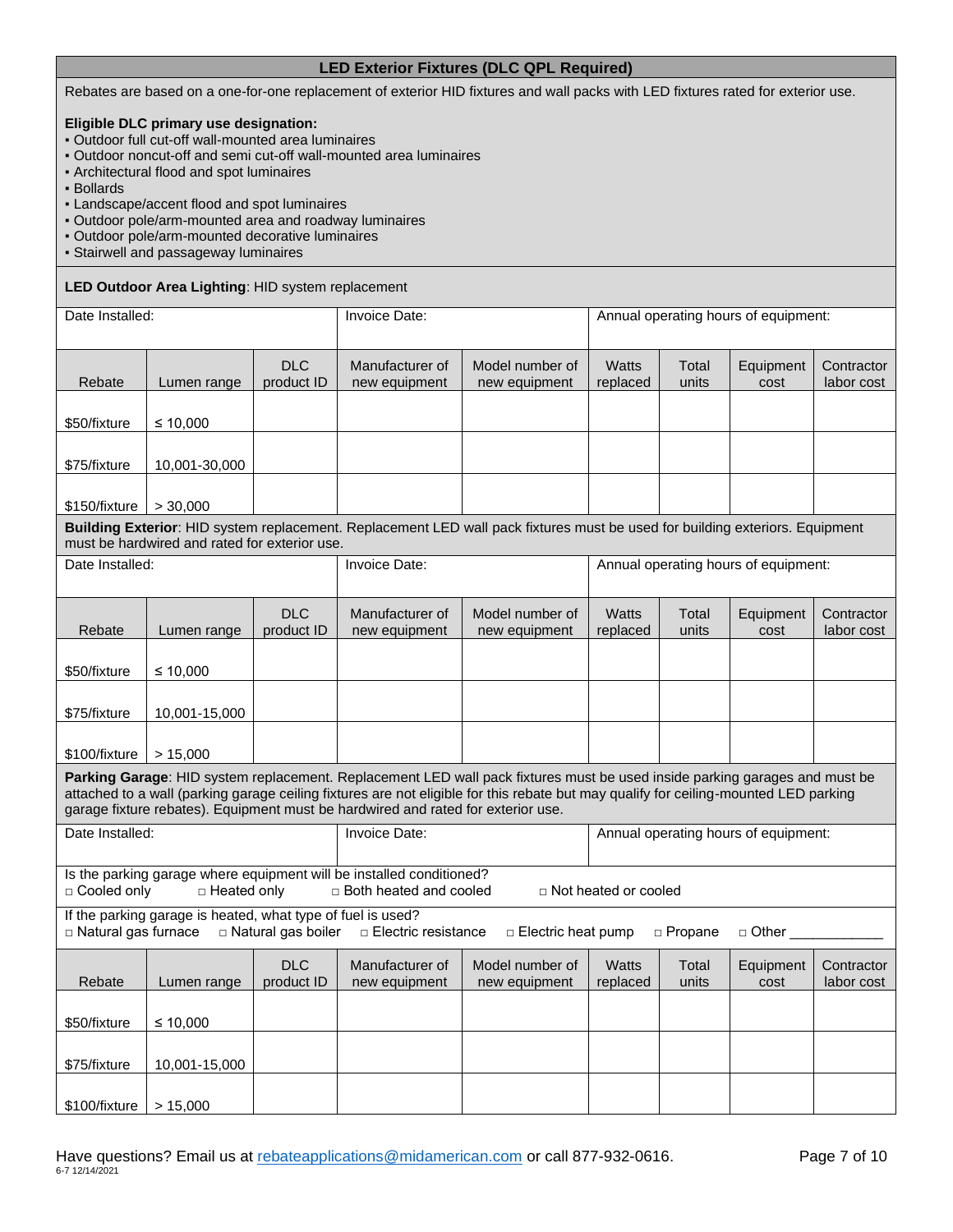## **Ceiling-Mounted LED Parking Garage Fixtures (DLC QPL Required)**

Eligible parking garage structures need to be either underground or semi-enclosed above ground. The lighting within the garage must operate 24 hours a day, 7 days a week. Rebates are based on a one-for-one replacement of HID equipment (including mercury vapor, high-pressure sodium, metal halide, or pulse-start metal halide). LED retrofit kits are not available for prescriptive rebates. With preapproval before purchase or installation, they may qualify through the Nonresidential Energy Solutions program.

This program adopts the DLC definition: Ceiling-mounted luminaires for use outdoors or in locations open to elements in multideck garages.

#### **Eligible DLC primary use designation:**

▪ Parking garage luminaires

| Date Installed:                                                                                                                                                        |                                                                                                                                                                                      |                   | Invoice Date:                    |                                  | Annual operating hours of equipment: |                |                   |                          |
|------------------------------------------------------------------------------------------------------------------------------------------------------------------------|--------------------------------------------------------------------------------------------------------------------------------------------------------------------------------------|-------------------|----------------------------------|----------------------------------|--------------------------------------|----------------|-------------------|--------------------------|
| Is the parking garage where equipment will be installed conditioned?<br>□ Heated only<br>□ Both heated and cooled<br>$\Box$ Cooled only<br>$\Box$ Not heated or cooled |                                                                                                                                                                                      |                   |                                  |                                  |                                      |                |                   |                          |
|                                                                                                                                                                        | If the parking garage is heated, what type of fuel is used?<br>□ Natural gas furnace □ Natural gas boiler □ Electric resistance<br>□ Propane<br>$\Box$ Electric heat pump<br>□ Other |                   |                                  |                                  |                                      |                |                   |                          |
| Rebate                                                                                                                                                                 | Lumen range                                                                                                                                                                          | DLC<br>product ID | Manufacturer of<br>new equipment | Model number of<br>new equipment | Watts<br>replaced                    | Total<br>units | Equipment<br>cost | Contractor<br>labor cost |
| \$135/fixture                                                                                                                                                          | $\leq 5.000$                                                                                                                                                                         |                   |                                  |                                  |                                      |                |                   |                          |
| \$200/fixture                                                                                                                                                          | 5.001-15.000                                                                                                                                                                         |                   |                                  |                                  |                                      |                |                   |                          |
| \$400/fixture                                                                                                                                                          | > 15.000                                                                                                                                                                             |                   |                                  |                                  |                                      |                |                   |                          |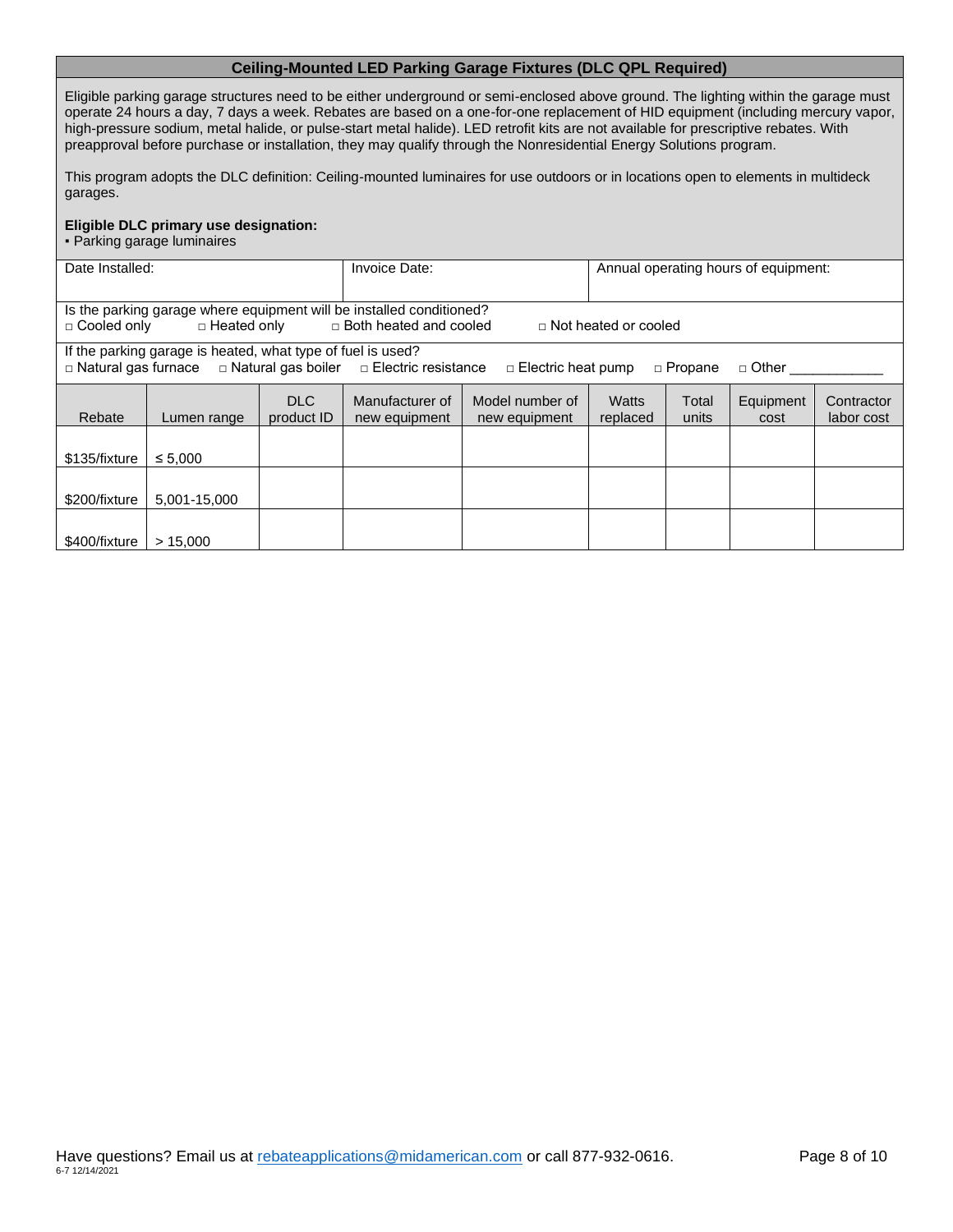| <b>Dealer/Contractor Information (required)</b>                                                                 |              |            |  |
|-----------------------------------------------------------------------------------------------------------------|--------------|------------|--|
| Dealer/contractor                                                                                               |              |            |  |
| Contact name                                                                                                    | Phone        |            |  |
| Address                                                                                                         |              |            |  |
| City                                                                                                            | <b>State</b> | <b>ZIP</b> |  |
| Email                                                                                                           |              |            |  |
| Dealer/Contractor Agreement (required if dealer/contractor installed equipment)                                 |              |            |  |
| I certify that all equipment and installation information provided on this application is correct and accurate. |              |            |  |
| Dealer/contractor signature                                                                                     | Date         |            |  |

## **Disclai mer**

MidAmerican Energy Company does not guarantee that installation and operation of high-efficiency equipment will result in reduced usage or in cost savings. MidAmerican Energy Company makes no warranties, expressed or implied, with respect to any equipment purchased or installed, including, but not limited to, any warranty of merchantability or fitness for a particular purpose. In no event shall MidAmerican Energy Company be held liable for any incidental or consequential damages or injuries resulting from defective equipment or installation. MidAmerican Energy Company reserves the right to cancel or change these programs at any time. MidAmerican Energy Company's acceptance of this application does not guarantee payment of rebate.

| <b>Customer Agreement (required)</b>                                                                                                                                                                                                                                                                                                                    |      |  |
|---------------------------------------------------------------------------------------------------------------------------------------------------------------------------------------------------------------------------------------------------------------------------------------------------------------------------------------------------------|------|--|
| My signature indicates consent to and agreement with all program qualifications and conditions. It certifies that all<br>information in this application is correct and equipment is installed at the indicated location. I understand that MidAmerican<br>Energy Company reserves the right to inspect and verify installation before issuing payment. |      |  |
| Customer signature                                                                                                                                                                                                                                                                                                                                      | Date |  |

## **Iowa Nonresidential Equipment Qualifications and Conditions**

- Participants must be nonresidential customers (commercial or industrial) with facilities located in MidAmerican Energy Company's Iowa service territory.
- MidAmerican Energy Company must provide the primary electricity or natural gas to the equipment at the facility for which the rebate is being paid. Additionally, heating, ventilation and air conditioning rebates may require that the primary heating fuel is provided by MidAmerican Energy Company to the installation address.
- Transportation gas customers with daily metering are ineligible for natural gas incentives. However, customers with monthly metering under the Monthly Metered Transportation Service natural gas tariff are eligible for energy incentives.
- Qualifying equipment must be new, installed on the premises and must not be purchased for resale.
- Customers are responsible for ensuring that the equipment installed for these programs meets all applicable codes, standards and regulatory requirements.
- Equipment must be purchased between January 1, 2022, and December 31, 2022, and installed and operating prior to submission of final rebate application. Rebate applications for equipment/material purchased must be submitted within six months of dealer invoice or by December 31, 2022, whichever comes first. Applications can be submitted via email at rebateapplications@midamerican.com.
- Prescriptive rebates will be based on the rebate schedule in effect on the date of dealer invoice for the equipment/material purchased.
- Rebates are issued on a first-come, first-served basis. Rebates and incentives are offered until approved funds are exhausted or through December 31, 2022, whichever comes first.